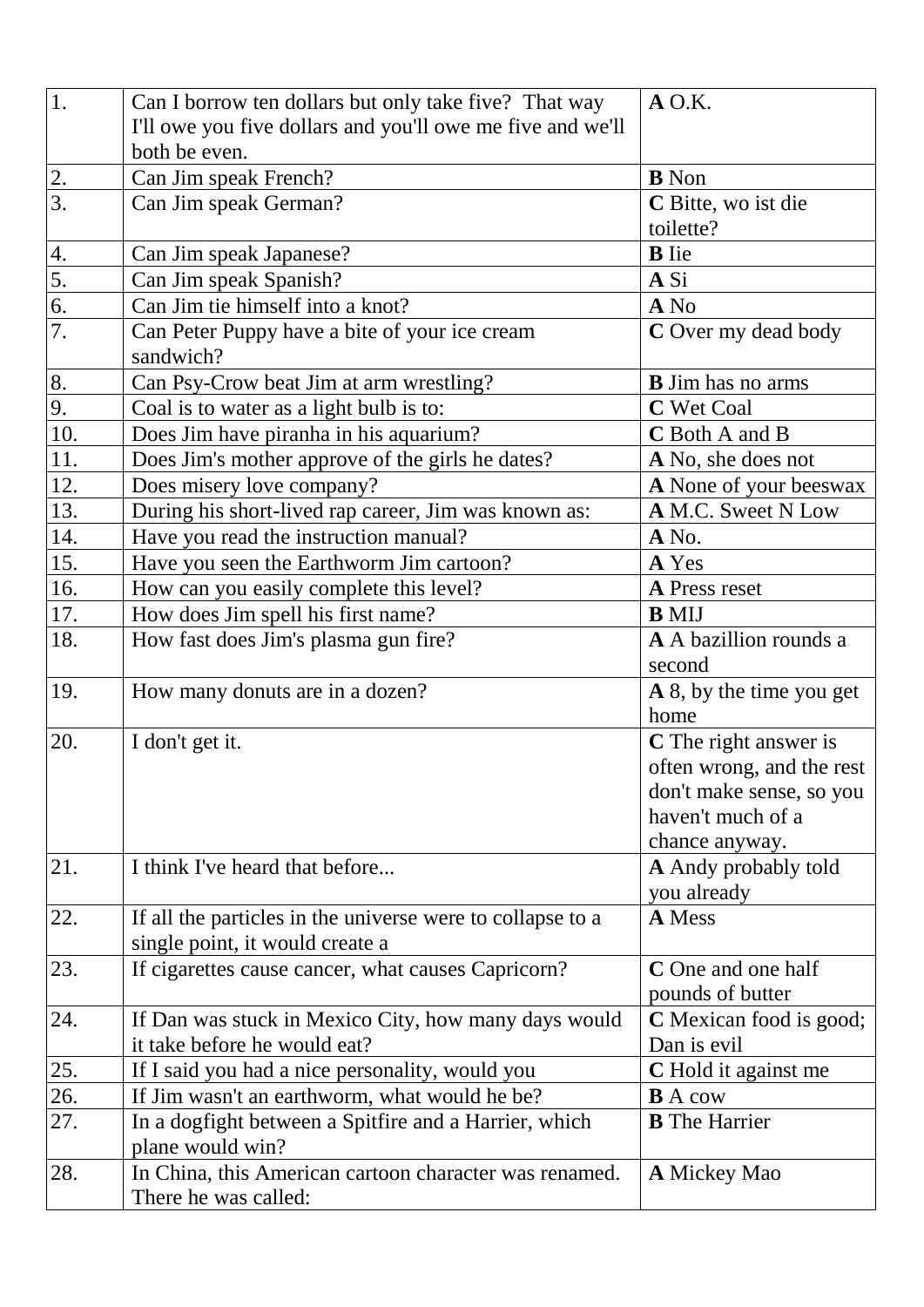| 29. | In college, Jim played what sport?                       | <b>A</b> Jousting            |
|-----|----------------------------------------------------------|------------------------------|
| 30. | Is Jim dyslexic?                                         | A Sey                        |
| 31. | Jim is to worm as Jam is to:                             | <b>B</b> Dog                 |
| 32. | Jim makes a good:                                        | <b>B</b> Hood Ornament       |
| 33. | Jim was born in what state?                              | <b>B</b> Texas               |
| 34. | Jim's favorite magic trick is:                           | A Pulling a rabbit out of    |
|     |                                                          | A hat                        |
| 35. | Jim's super suit is what size?                           | C One size fits all          |
| 36. | Jim's super suit is:                                     | C Filled with healthy        |
|     |                                                          | and delicious oat bran       |
| 37. | Major Mucus usually has:                                 | A Tons of loose change       |
| 38. | Phrase your response in the form of a question.          | A Huh?                       |
| 39. | Psy-Crow is named after which Shiny employee?            | <b>B</b> Psy Sterling        |
| 40. | Seven times seven equals:                                | C C'mon, I really need       |
|     |                                                          | this power-up!               |
| 41. | The correct answer is:                                   | <b>B</b> I'm not really sure |
| 42. | These walk down stairs, alone or in pairs.               | A Shoes                      |
| 43. | Use what in place of butter when cooking?                | <b>A</b> Shortening          |
| 44. | W.W.W. stands for:                                       | A Weewy Wascawy              |
|     |                                                          | Wabbit                       |
| 45. | What Broadway musical is based on annelids?              | C The Worm of the            |
|     |                                                          | Opera                        |
| 46. | What color is Jim's red gun?                             | <b>B</b> Green               |
| 47. | What exactly is a 'Mojo'?                                | <b>B</b> A tiny Elvis        |
| 48. | What flavor is a cow?                                    | A Milk                       |
| 49. | What food is not available on the streets of New York    | <b>B</b> Real beef hotdogs   |
|     | City?                                                    |                              |
| 50. | What is a Chip Butty?                                    | C A totally rad power-       |
|     |                                                          | up                           |
| 51. | What is Earthworm Jim's favorite disco dance step?       | C The Funky Cow              |
| 52. | What is Jim's favorite fighting game?                    | <b>B</b> Samurai Slowdown    |
| 53. | What is Jim's favorite magazine?                         | <b>A</b> Annelid Monthly     |
| 54. | What is Jim's second favorite disguise, after 'Blind     | <b>A Steve's Shop Vacuum</b> |
|     | Sally'?                                                  |                              |
| 55. | What is Princess What's Her Name's real name?            | <b>A What's Her Name</b>     |
| 56. | What is 'The Manta'?                                     | C A secret move for Jim      |
| 57. | What is the meaning of life?                             | <b>B</b> 42                  |
| 58. | What kind of license do you need to fly a pocket rocket? | A Class 'C'                  |
| 59. | When bowling, Psy-Crow needs 7 pins to win. He           | <b>A</b> Hit reset and get a |
|     | should:                                                  | spare if no one sees         |
| 60. | When is Jim's birthday?                                  | <b>B</b> June 9, 1994        |
| 61. | When Peter Puppy gets angry, he:                         | <b>B</b> Acts like he's been |
|     |                                                          | 'belted by gamma rays'       |
| 62. | When will The Hammer tie the knot?                       | <b>A</b> Feb 7th, 1997       |